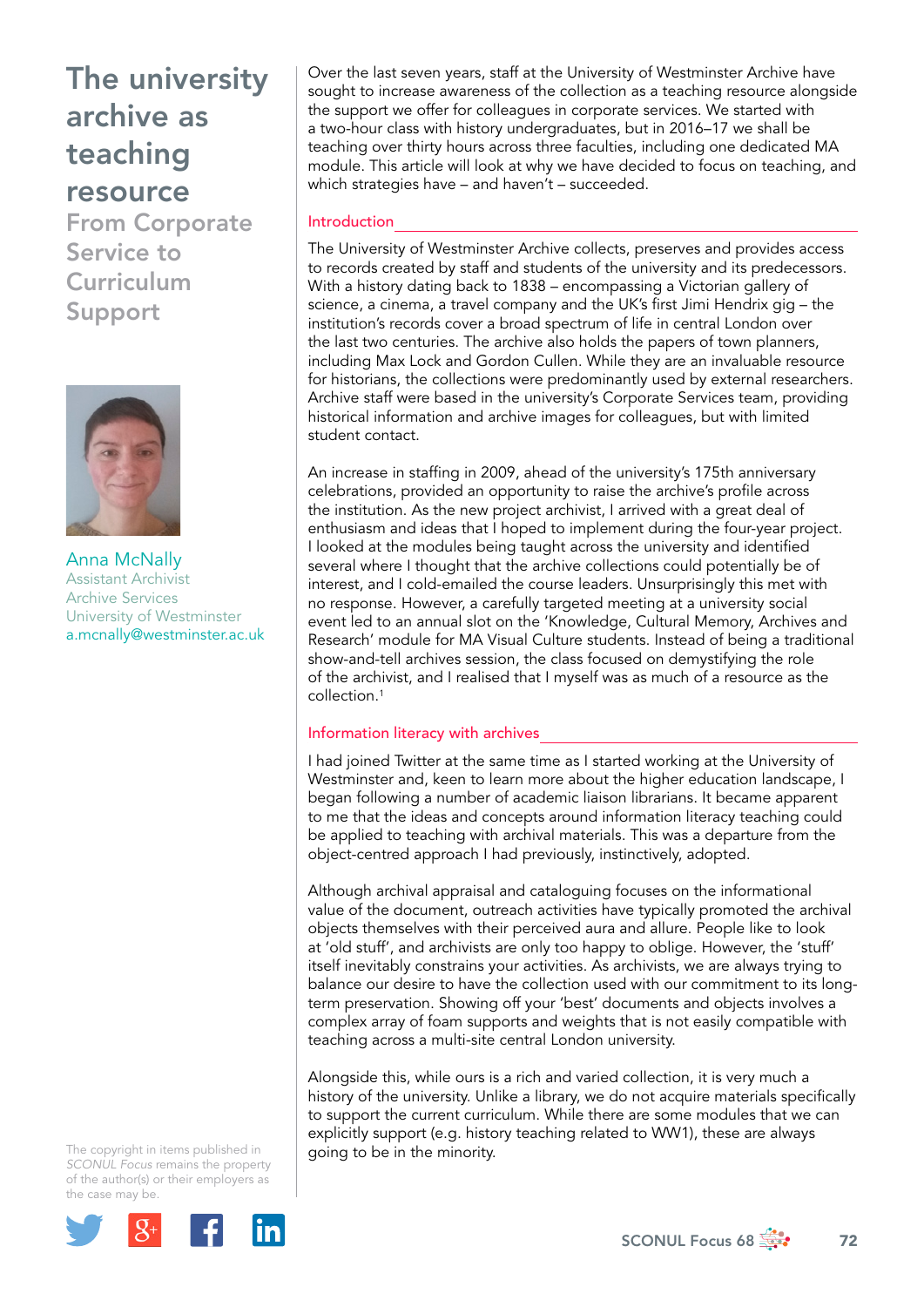From Corporate Service to Curriculum Support

With these constraints in mind, we have learnt from the approach of our librarian colleagues and changed the focus of our teaching from our collection to the research skills needed to find and use archives in general. This shift has moved the spotlight from the archive to the archivist and has led to a number of important benefits.

First, and perhaps most importantly, it has dramatically increased the number and variety of departments with which we are working. In the last five years, archives staff have taught classes for architecture, creative writing, fashion, journalism, law, museum studies and photography, despite not holding collections that obviously relate to these areas. The classes use objects from our own archive collections, but by being skills- rather than subject-based, we are able to make a few examples go a long way.

Secondly, and a related point, this approach has enabled us to leave the confines of the reading room and take the archive to the students. This is particularly important in a university where some faculties are a Tube journey away from each other. In the past we have held archive classes either in our small reading room, or at least in the same building, in order to facilitate using large numbers of documents for the session. This often meant that archive sessions fell outside students' normal timetable and so were perceived as optional. Taking inspiration from the embedded librarianship approach, we are now able to offer many more sessions that form part of students' standard timetable. These include thirty-minute introductory slots (with no document handling) as part of a longer research skills class. These are particularly popular with tutors with large undergraduate classes. While hands-on experience for all students continues to be the gold standard we aspire to, we would rather all students had thirty minutes with an archivist than no introduction to archives at all.

### Object-based learning

Where we do teach hands-on sessions with documents, we have adopted a philosophy of less is more. Rather than showcasing the jewels of the collection, documents are chosen with specific teaching objectives in mind. This enables us to make use of many of the day-to-day documents in the archive and to spread the handling across the collection – for example, where a session calls for an example of nineteenth-century handwriting, a different example can be used each time the class is run.

Any object-based learning session has to be – most importantly – a studentcentred learning opportunity. A typical classroom exercise will involve students working in small groups on one or two documents, and then reporting back on those documents to the rest of the group. While it means students will often leave the session having handled the only one document, they will have been able to look at it in depth, draw their own conclusions and learn from their peers. These types of exercises work best in groups of around 12–35 students and would therefore usually require no more than twenty documents. With careful selection, this is usually a number that can be comfortably carried to another site, and is also a small enough number to be counted in and out by the archivist running the session.

### Collaborating with colleagues

Alongside our skills-based teaching, we have also advertised the willingness of the archive team to advise students on archival research beyond the scope of our own collections. Acknowledging that the archive landscape is tricky for even experienced researchers to navigate, we help students to find the collections they need, use online catalogues and advise them on access procedures at the archives they require. Enquiries over the last two years have included subjects ranging from the Ideal Home exhibitions, the Yorkshire Ripper and cockfighting in Haiti. Many of the students are referred

The copyright in items published in *SCONUL Focus* remains the property of the author(s) or their employers as the case may be.

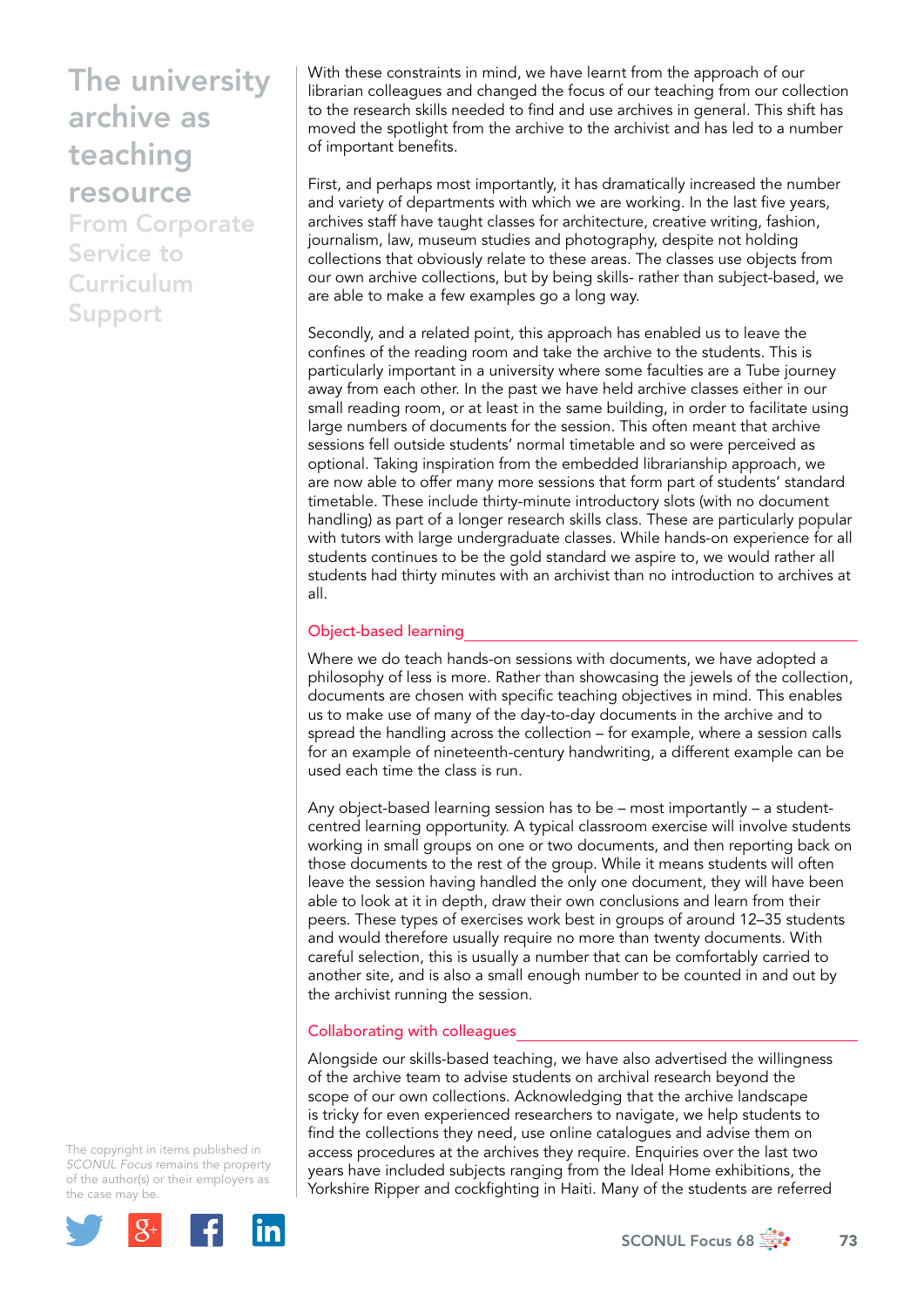From Corporate Service to Curriculum Support

to us by their tutors or the academic liaison librarians, and this forms a steadily increasing proportion of our work.

Academic liaison librarians have also been crucial in promoting the archive's teaching offering to faculty and alerting us to potentially relevant modules. Other opportunities have come about as a result of more typical corporate activities (for example, supplying images for websites to promote courses) and through staff who have used the collections for their own research.

Our most fruitful partnership has been with Dr Sara Dominici, a Research Fellow in Visual Culture Studies here at the university, whose forthcoming book Reading the travel image draws extensively on our collections. In collaboration with the archive team, she has designed a new postgraduate module, Engaging the Archive, as part of the MA in Art & Visual Culture, which ran for the first time this year (2016–17). The module explores themes such as context, authorships, intentionality and audience as well as the conservation restrictions necessary for the display of archival materials and how to navigate an archive catalogue successfully. Most weeks the students use original material that has been carefully selected in order to lead towards critical discussion. For example, controversial material in 1960s student magazines and oral history interviews were used to explore issues of privacy in, and access to, archives. Because the class is taught by both an archivist and a researcher, students appreciate the different perspectives and critical narratives that exist in this area, with readings drawn from both theorists and practitioners.



*Fig. 1 Student magazines from the 1960s are a popular resource in the classroom* 

The copyright in items published in *SCONUL Focus* remains the property of the author(s) or their employers as the case may be.



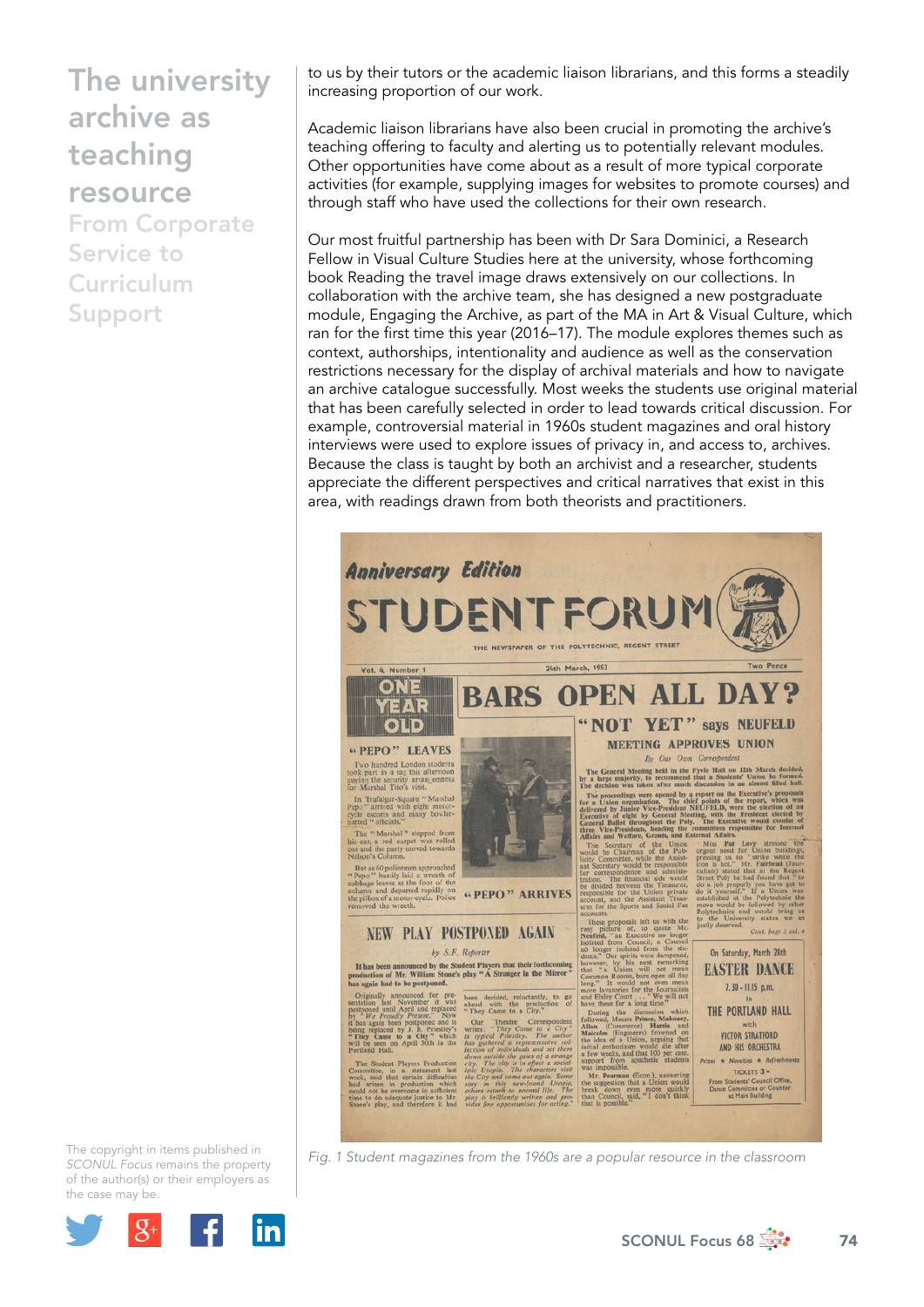From Corporate Service to Curriculum Support



*Fig. 2 Students from the Engaging the Archive module visiting the strongrooms.* 

#### From Corporate Service to Curriculum Support

My original project post was made permanent in 2013 and this enabled me to focus more on this aspect of my work and to plan further ahead than my original fixed-term role would allow. A reorganisation of the university structure at the beginning of the 2016–17 academic year has now seen the Archive Services team move from the Corporate Services division to a new department of Curriculum Support, where we work alongside our colleagues not only in Library Services but also in Student Affairs (encompassing disability support, employability and learning advice). This move recognises our increasingly student-facing role, but is also a moment for reflection.

Archival metrics have traditionally measured use of the collections by the number of enquiries received and the number of research visits to our searchroom. These will need to supplemented with student-focused metrics; quantitative measurements like the number of students we have spent time with and for how long, but also attempts to measure the value of those interactions. We are regularly gathering feedback from students and staff on the immediate usefulness of the sessions we have designed, but we have not attempted to gather data on the long-term impact of our teaching. Do the students go on to use archive collections elsewhere – and, if so, do they feel adequately prepared?

The copyright in items published in *SCONUL Focus* remains the property of the author(s) or their employers as the case may be.



In the move from Corporate Services to Curriculum Support, the Archive Services team have developed new skills and built new relationships across